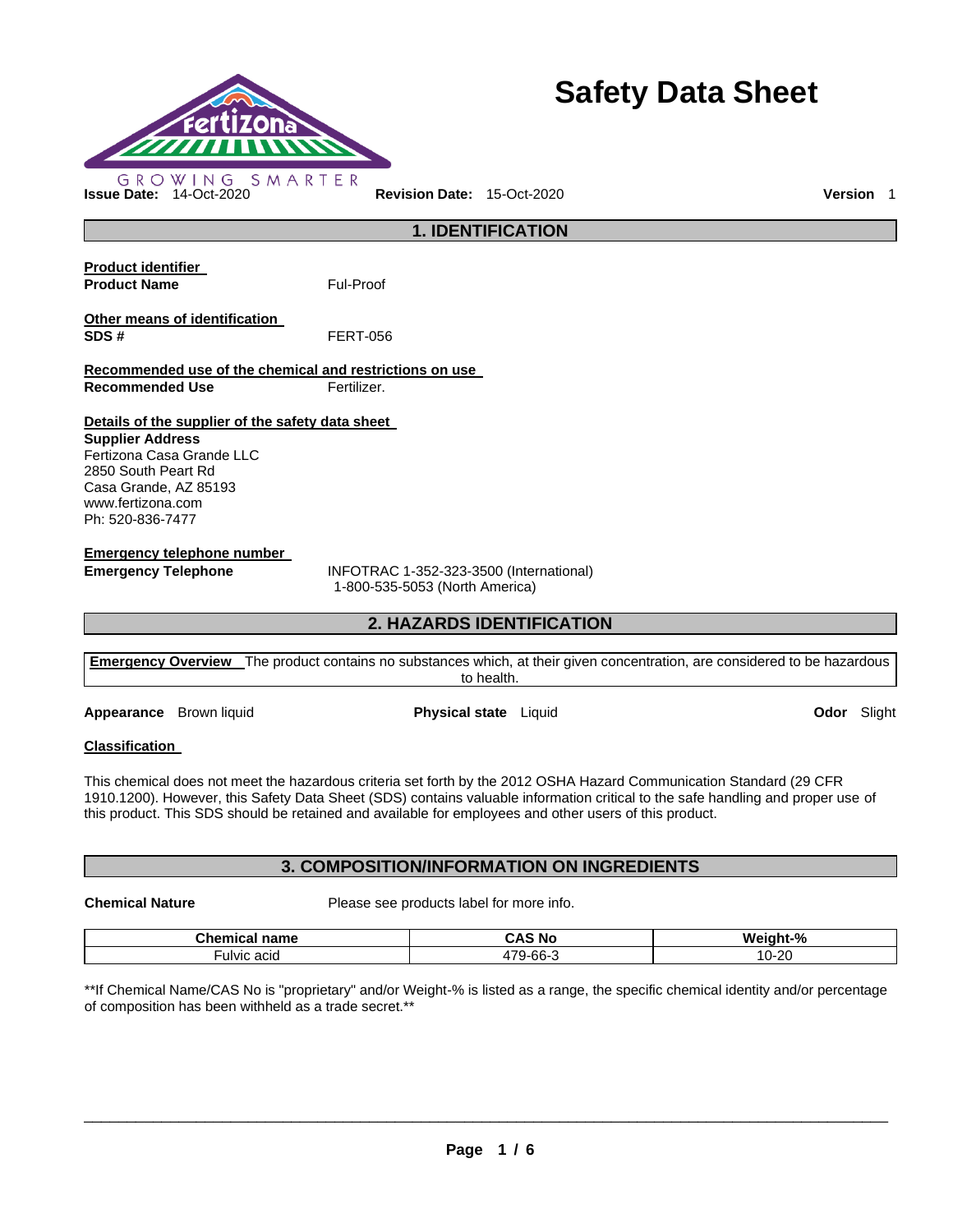# \_\_\_\_\_\_\_\_\_\_\_\_\_\_\_\_\_\_\_\_\_\_\_\_\_\_\_\_\_\_\_\_\_\_\_\_\_\_\_\_\_\_\_\_\_\_\_\_\_\_\_\_\_\_\_\_\_\_\_\_\_\_\_\_\_\_\_\_\_\_\_\_\_\_\_\_\_\_\_\_\_\_\_\_\_\_\_\_\_\_\_\_\_ **4. FIRST AID MEASURES**

#### **Description of first aid measures**

| <b>Eye Contact</b>                                                                | Immediately flush with plenty of water. After initial flushing, remove any contact lenses and<br>continue flushing for at least 15 minutes. If eye irritation persists: Get medical<br>advice/attention. |  |
|-----------------------------------------------------------------------------------|----------------------------------------------------------------------------------------------------------------------------------------------------------------------------------------------------------|--|
| <b>Skin Contact</b>                                                               | Wash off immediately with soap and plenty of water while removing all contaminated<br>clothes and shoes. If skin irritation persists, call a physician.                                                  |  |
| <b>Inhalation</b>                                                                 | Remove exposed individual(s) to fresh air for 20 minutes. Consult a physician/poison center<br>if individual's condition declines or if symptoms persist.                                                |  |
| Ingestion                                                                         | Rinse mouth. Do NOT induce vomiting. Drink 1 or 2 glasses of water. Never give anything<br>by mouth to an unconscious person. Call a poison center or doctor/physician if you feel<br>unwell.            |  |
| Most important symptoms and effects, both acute and delayed                       |                                                                                                                                                                                                          |  |
| <b>Symptoms</b>                                                                   | May cause eye and skin irritation. May cause nausea, vomiting, stomach ache, and<br>diarrhea.                                                                                                            |  |
| <u>Indication of any immediate medical attention and special treatment needed</u> |                                                                                                                                                                                                          |  |
| <b>Notes to Physician</b>                                                         | Treat symptomatically.                                                                                                                                                                                   |  |
| <b>5. FIRE-FIGHTING MEASURES</b>                                                  |                                                                                                                                                                                                          |  |

#### **Suitable Extinguishing Media**

Use extinguishing measures that are appropriate to local circumstances and the surrounding environment.

#### **Unsuitable Extinguishing Media** Not determined.

#### **Specific Hazards Arising from the Chemical**

Product is not flammable or combustible.

#### **Protective equipment and precautions for firefighters**

As in any fire, wear self-contained breathing apparatus pressure-demand, MSHA/NIOSH (approved or equivalent) and full protective gear.

# **6. ACCIDENTAL RELEASE MEASURES**

#### **Personal precautions, protective equipment and emergency procedures**

| <b>Personal Precautions</b>                          | Use personal protective equipment as required.                                                                 |  |  |
|------------------------------------------------------|----------------------------------------------------------------------------------------------------------------|--|--|
| <b>Environmental precautions</b>                     |                                                                                                                |  |  |
| <b>Environmental precautions</b>                     | See Section 12 for additional Ecological Information.                                                          |  |  |
| Methods and material for containment and cleaning up |                                                                                                                |  |  |
| <b>Methods for Containment</b>                       | Prevent further leakage or spillage if safe to do so. Soak up and contain spill with an<br>absorbent material. |  |  |
| <b>Methods for Clean-Up</b>                          | Reclaim where possible. Sweep up and shovel into suitable containers for disposal.                             |  |  |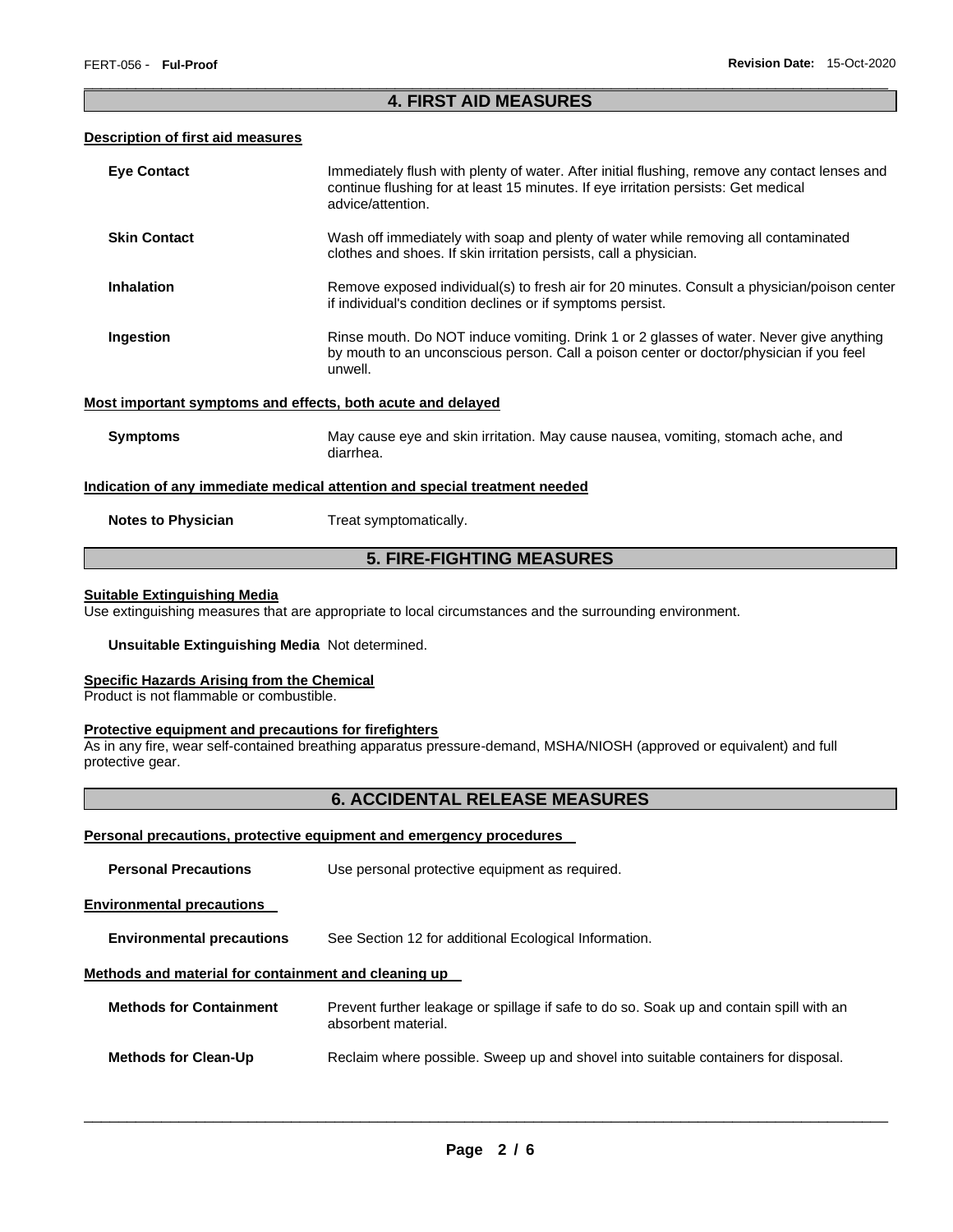# \_\_\_\_\_\_\_\_\_\_\_\_\_\_\_\_\_\_\_\_\_\_\_\_\_\_\_\_\_\_\_\_\_\_\_\_\_\_\_\_\_\_\_\_\_\_\_\_\_\_\_\_\_\_\_\_\_\_\_\_\_\_\_\_\_\_\_\_\_\_\_\_\_\_\_\_\_\_\_\_\_\_\_\_\_\_\_\_\_\_\_\_\_ **7. HANDLING AND STORAGE**

#### **Precautions for safe handling**

**Advice on Safe Handling** Handle in accordance with good industrial hygiene and safety practice. Wear appropriate personal protective equipment. Wash face, hands and any exposed skin thoroughly after handling. Avoid contact with skin, eyes or clothing. Avoid breathing vapors or mists. Use only with adequate ventilation.

#### **Conditions for safe storage, including any incompatibilities**

| <b>Storage Conditions</b> | Keep containers tightly closed in a dry, cool and well-ventilated place. Store at |
|---------------------------|-----------------------------------------------------------------------------------|
|                           | temperatures above 32°F.                                                          |
|                           |                                                                                   |

**Incompatible Materials Strong oxidizing agents. Strong acids. Strong bases.** 

# **8. EXPOSURE CONTROLS/PERSONAL PROTECTION**

| <b>Exposure Guidelines</b>       | This product, as supplied, does not contain any hazardous materials with occupational<br>exposure limits established by the region specific regulatory bodies                                                                                                                                                                  |  |
|----------------------------------|--------------------------------------------------------------------------------------------------------------------------------------------------------------------------------------------------------------------------------------------------------------------------------------------------------------------------------|--|
| Appropriate engineering controls |                                                                                                                                                                                                                                                                                                                                |  |
| <b>Engineering Controls</b>      | Apply technical measures to comply with the occupational exposure limits. Maintain eye<br>wash fountain and quick-drench facilities in work area.                                                                                                                                                                              |  |
|                                  | Individual protection measures, such as personal protective equipment                                                                                                                                                                                                                                                          |  |
| <b>Eye/Face Protection</b>       | Wear eye/face protection. Refer to 29 CFR 1910.133 for eye and face protection<br>regulations.                                                                                                                                                                                                                                 |  |
| <b>Skin and Body Protection</b>  | Wear protective gloves and protective clothing. Reference Wiley's "Quick Selection Guide"<br>to Chemical Protective Clothing". Refer to 29 CFR 1910.138 for appropriate skin and body<br>protection.                                                                                                                           |  |
| <b>Respiratory Protection</b>    | If necessary, wear a MSHA/NIOSH-approved respirator. Refer to 29 CFR 1910.134 for<br>respiratory protection requirements.                                                                                                                                                                                                      |  |
|                                  | General Hygiene Considerations Avoid contact with skin, eyes and clothing. After handling this product, wash hands before<br>eating, drinking, or smoking. If contact occurs, remove contaminated clothing. If needed,<br>take first aid action shown on section 4 of this SDS. Launder contaminated clothing before<br>reuse. |  |

# **9. PHYSICAL AND CHEMICAL PROPERTIES**

#### **Information on basic physical and chemical properties**

| <b>Physical state</b> |
|-----------------------|
| Appearance            |
| Color                 |

- **Property Contract Property Contract Property Contract Property Contract Property Contract Property Contract Property pH** 4.0 **Melting point / freezing point | Not determined Boiling point / boiling range Mot determined Flash point** Not determined **Evaporation Rate Not determined Flammability (Solid, Gas)** Not determined **Flammability Limit in Air**
- Liquid **Apple Trance In the Slight Contract Contract Contract Contract Contract Contract Contract Contract Contract Contract Contract Contract Contract Contract Contract Contract Contract Contract Contract Contract Contract Contr** 
	-

**Color** Brown **Odor Threshold** Not determined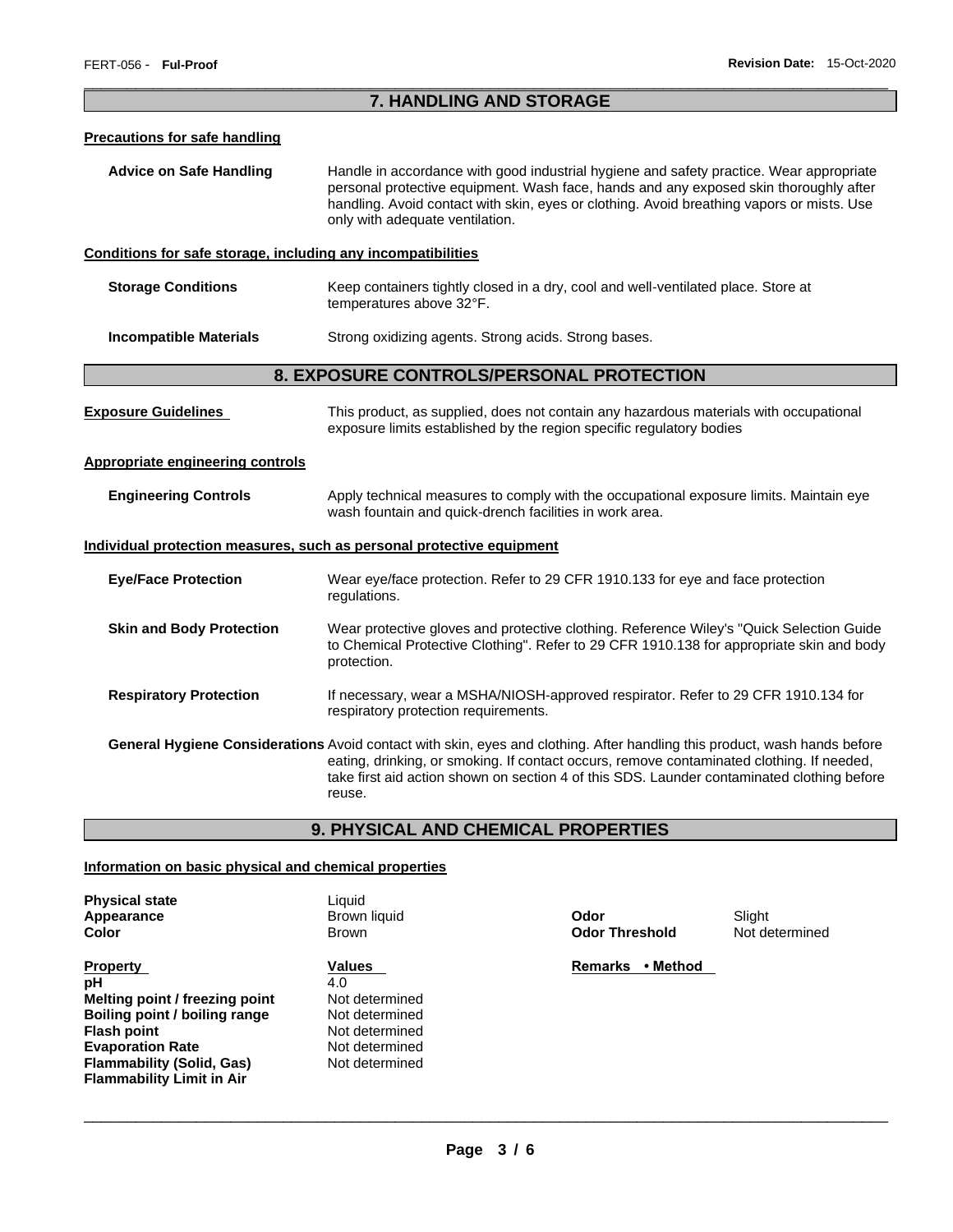| Upper flammability or explosive<br>limits | Not determined     |
|-------------------------------------------|--------------------|
| Lower flammability or explosive<br>limits | Not determined     |
| <b>Vapor Pressure</b>                     | Not determined     |
| <b>Vapor Density</b>                      | Not determined     |
| <b>Relative Density</b>                   | Not determined     |
| <b>Water Solubility</b>                   | Soluble in water   |
| Solubility in other solvents              | Not determined     |
| <b>Partition Coefficient</b>              | Not determined     |
| <b>Autoignition temperature</b>           | Not determined     |
| <b>Decomposition temperature</b>          | Not determined     |
| <b>Kinematic viscosity</b>                | Not determined     |
| <b>Dynamic Viscosity</b>                  | Not determined     |
| <b>Explosive Properties</b>               | Not determined     |
| <b>Oxidizing Properties</b>               | Not determined     |
| <b>Other information</b>                  |                    |
| <b>Liquid Density</b>                     | 9.8 lbs per gallon |
|                                           |                    |

# **10. STABILITY AND REACTIVITY**

#### **Reactivity**

Not reactive under normal conditions.

### **Chemical stability**

Stable under recommended storage conditions.

### **Possibility of hazardous reactions**

None under normal processing.

#### **Conditions to Avoid**

Keep out of reach of children.

#### **Incompatible materials**

Strong oxidizing agents. Strong acids. Strong bases.

#### **Hazardous decomposition products**

None known based on information supplied.

# **11. TOXICOLOGICAL INFORMATION**

#### **Information on likely routes of exposure**

| <b>Product Information</b>                    |                                                         |
|-----------------------------------------------|---------------------------------------------------------|
| <b>Eve Contact</b>                            | May cause temporary irritation on eye contact.          |
| <b>Skin Contact</b>                           | May cause temporary irritation on skin contact.         |
| <b>Inhalation</b>                             | Do not inhale.                                          |
| Ingestion                                     | May cause nausea, vomiting, stomach ache, and diarrhea. |
| <b>Component Information</b><br>Not available |                                                         |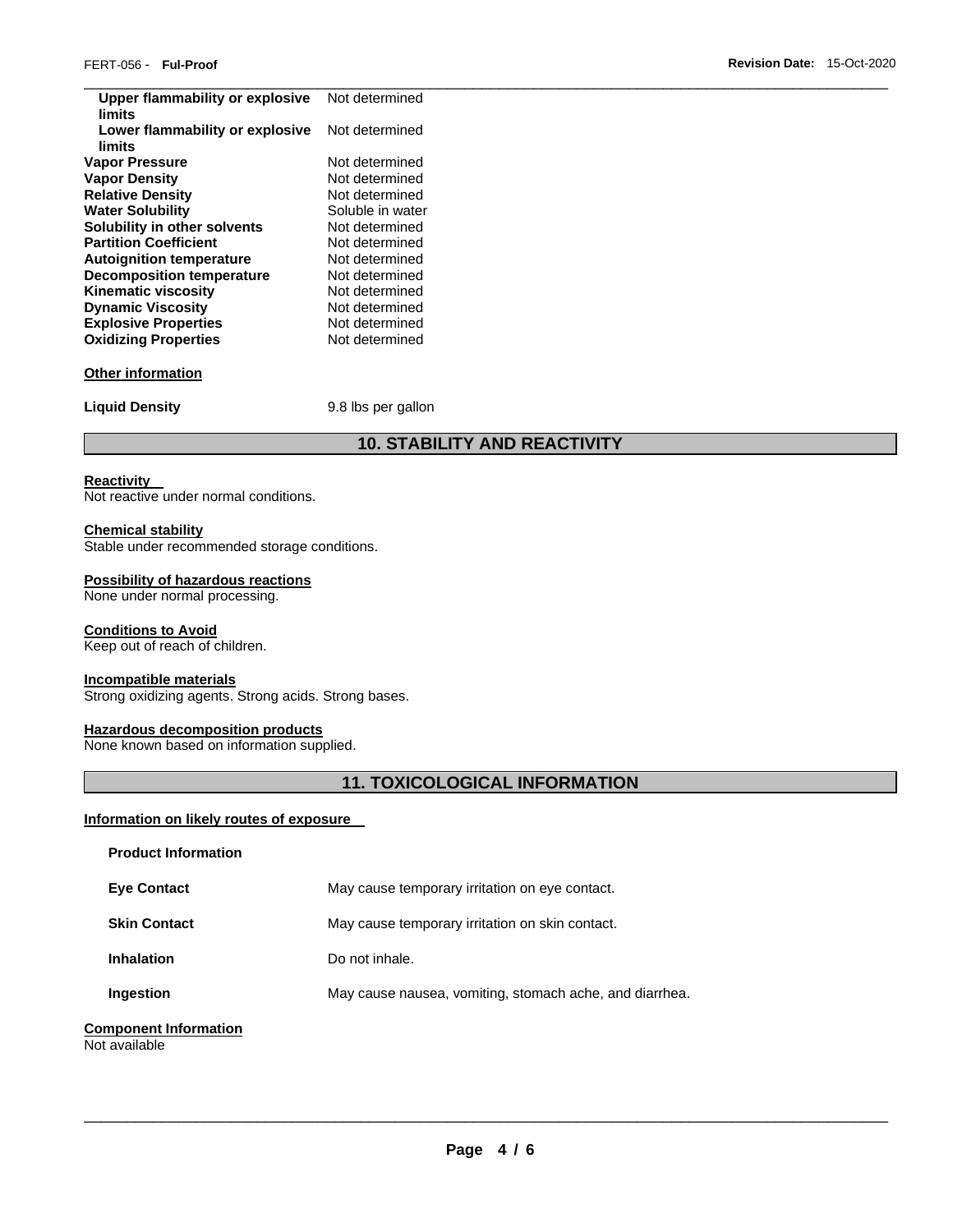#### **Symptoms related to the physical, chemical and toxicological characteristics**

**Symptoms** Please see section 4 of this SDS for symptoms.

#### **Delayed and immediate effects as well as chronic effects from short and long-term exposure**

**Carcinogenicity** Based on the information provided, this product does not contain any carcinogens or potential carcinogens as listed by OSHA, IARC or NTP.

#### **Numerical measures of toxicity**

**The following values are calculated based on chapter 3.1 of the GHS document** No values to calculate.

# **12. ECOLOGICAL INFORMATION**

\_\_\_\_\_\_\_\_\_\_\_\_\_\_\_\_\_\_\_\_\_\_\_\_\_\_\_\_\_\_\_\_\_\_\_\_\_\_\_\_\_\_\_\_\_\_\_\_\_\_\_\_\_\_\_\_\_\_\_\_\_\_\_\_\_\_\_\_\_\_\_\_\_\_\_\_\_\_\_\_\_\_\_\_\_\_\_\_\_\_\_\_\_

#### **Ecotoxicity**

An environmental hazard cannot be excluded in the event of unprofessional handling or disposal.

# **Component Information**

Not available

#### **Persistence/Degradability**

Not determined.

#### **Bioaccumulation**

There is no data for this product.

# **Mobility**

Not determined

# **Other Adverse Effects**

Not determined

# **13. DISPOSAL CONSIDERATIONS**

# **Waste Treatment Methods**

| <b>Disposal of Wastes</b>        | Disposal should be in accordance with applicable regional, national and local laws and<br>regulations.                         |  |
|----------------------------------|--------------------------------------------------------------------------------------------------------------------------------|--|
| <b>Contaminated Packaging</b>    | Disposal should be in accordance with applicable regional, national and local laws and<br>regulations.                         |  |
| <b>14. TRANSPORT INFORMATION</b> |                                                                                                                                |  |
| <b>Note</b>                      | Please see current shipping paper for most up to date shipping information, including<br>exemptions and special circumstances. |  |
| <u>DOT</u>                       | Not regulated                                                                                                                  |  |
| <b>IATA</b>                      | Not regulated                                                                                                                  |  |
| <b>IMDG</b>                      | Not regulated                                                                                                                  |  |